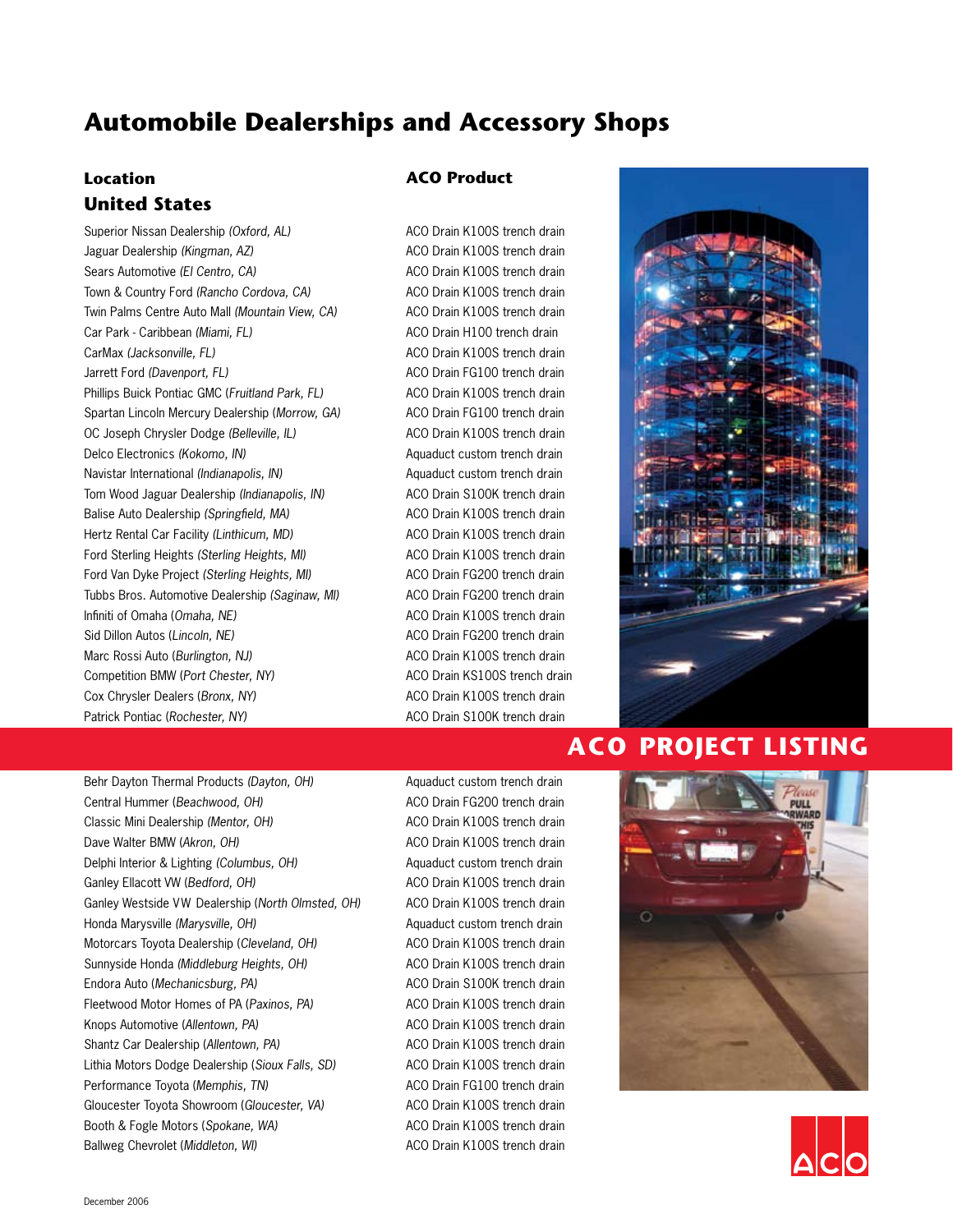#### **Location Canada**

David Morris Mercedes Dealership *(Edmonton, Alberta)* Bucars RV Center *(Calgary, Alberta)* Dilwari Honda (Calgary, *Alberta*) Honda North *(Edmonton, Alberta)* Kenworth Truck Shop *(Edmonton, Alberta)* Mack Truck Repair *(Lethbridge, Alberta)* Mercedes Edmonton *(Edmonton, Alberta)* Brian Jessel BMW *(Vancouver, British Columbia)* Carter GM *(North Vancouver, British Columbia)*  Jim Pattison Hyundai *(North Vancouver, British Columbia)*  Jim Pattison Volvo *(North Vancouver, British Columbia)*  Langley Toyota *(Langley, British Columbia)*  Performance Honda *(Chilliwack, British Columbia)* Silver Star Mercedes *(Surrey, British Columbia)* Winnipeg Volkswagon Dealership *(Winnipeg, Manitoba)* Auto Manufacturer *(Alliston, Ontario)* Budd's Subaru Oakville *(Oakville, Ontario)* Dale Downy GM Cars (*London, Ontario)* Honda Dealership (*Toronto, Ontario)* Lexus Toyota (*Kitchener, Ontario)* London Infinite Nissan Auto Dealership (*London, Ontario)* Volkswagon Dealership (*Oakville, Ontario)*

#### **ACO Product**

ACO Drain K100S trench drain ACO Drain K100S trench drain ACO Drain K100S trench drain ACO Drain K100S trench drain ACO Drain FF300 trench drain ACO Drain FG200 trench drain ACO Drain K100S trench drain ACO Drain K100S trench drain ACO Drain K100S trench drain ACO Drain K100S trench drain ACO Drain K100S trench drain ACO Drain K100S trench drain ACO Drain K100S trench drain ACO Drain K100S trench drain ACO Drain K100S trench drain ACO Drain FG200 trench drain ACO Drain FG200 trench drain ACO Drain K100S trench drain ACO Drain K100S trench drain ACO Drain K100S trench drain ACO Drain FG200 trench drain ACO Drain K100S trench drain



## **ACO PROJECT LISTING**

#### **Australia**

Toyota Showroom and Display Yard *(Blackburn)*  BMW Mechanical Workshop *(Brighton)* BMW Showroom and Display Yard *(Brighton)* Lexus Mechanical Workshop *(Brighton)* Lexus Showroom and Display Yard *(Brighton)* Toyota Mechanical Workshop *(Brighton)* Toyota Showroom and Display Yard *(Brighton)* AUDI Mechanical Workshop (*Highett)* AUDI Showroom and Display Yard *(Highett)* Subaru Mechanical Workshop *(Mentone)* Subaru Showroom and Display Yard *(Mentone)* GMH Mechanical Workshop *(Mulgrave)*  Toyota Mechanical Workshop *(Nunawading)* Toyota Showroom and Display Yard *(Nunawading)* BMW Showroom and Display Yard *(West Melbourne)* ACO Drain ACO Drain ACO Drain ACO Drain ACO Drain ACO Drain ACO Drain ACO Drain ACO Drain ACO Drain ACO Drain ACO Drain ACO Drain ACO Drain ACO Drain



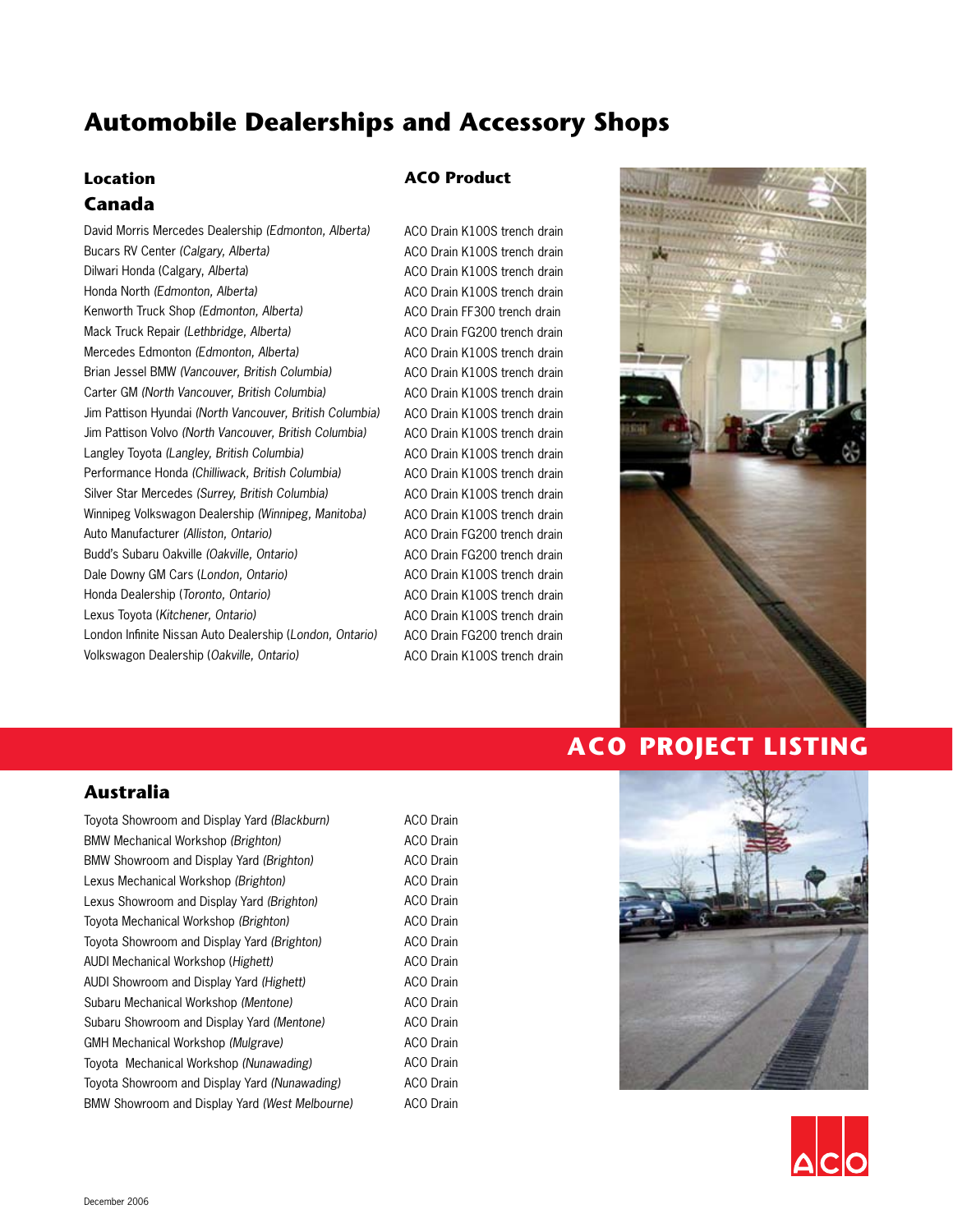## **Location Bulgaria**

Ford Showroom *(Pleven)* VW Showroom *(Pleven)* Mercedes Service Center *(Plovdiv)* Peugeot Showroom *(Plovdiv)* Citroen Showroom *(Sofia)* Ford Showroom *(Sofia)* Iveco Center *(Sofia)* Lexus Showroom *(Sofia)* MAN Center *(Sofia)* Nissan Showroom *(Sofia)* Porsche Center *(Sofia)* Scania Truck Center *(Sofia)* BMW Center *(Varna)*

#### **Bosnia**

Scania Lorry's Repair Shop

### **Czech Republic**

Skoda Mlada *(Boleslav)* TPCA — Toyota, Peugeot, Citroen Automoblie *(Kolin)*

#### **Germany**

Diamler - Chrysler Customer Center *(Rastatt)* VW Autostadt *(*Wolfsburg*)*

#### **ACO Product**

ACO Drain and ACO Environment ACO Drain and ACO Environment ACO Drain ACO Drain and ACO Environment ACO Drain and ACO Environment ACO Drain and ACO Environment ACO Drain and ACO Environment ACO Drain ACO Drain ACO Drain ACO Drain and ACO Environment ACO Drain and ACO Environment ACO Drain

ACO Drain ACO Environment

ACO Drain ACO Drain

ACO Drain ACO Drain



## **ACO PROJECT LISTING**

#### **Hungary**

Toyota Dealership *(Békéscsaba)* Csiki-Bege Autópláza Dealership *(Budapest III. district)* Fiat Pláza Dealership *(Budapest III. district)* Ficsór Autóház Dealership *(Budapest X. district)* Honda Dealership *(Budapest XI. district)* Porsche Buda Dealership *(Budapest)* Suzuki Varró Dealership *(Budapest)* Toyota Realszisztéma Dealership *(Budapest XI. district)* Peugeot Dealership *(Érd)* Hatvan Car Service Center *(Hatvan)* Hatvan Carwash *(Hatvan)* Toyota Dealership *(Miskolc)* MB Autó Kft. Dealership *(Pécs)* Ford Dealership *(Salgótarján)* VW Dealership *(Salgótarján)* Suzuki Dealership *(Székesfehérvár)* Volvó Dealership *(Székesfehérvár)* Mercedes Dealership *(Vác)* Fiat dealership *(Veszprém)*

ACO Environment ACO Environment ACO Drain and ACO Environment ACO Drain and ACO Environment ACO Drain and ACO Environment ACO Drain ACO Drain ACO Drain ACO Drain ACO Environment ACO Environment ACO Drain and ACO Environment ACO Environment ACO Drain ACO Environment ACO Environment ACO Drain and ACO Environment ACO Drain and ACO Environment ACO Drain and ACO Environment